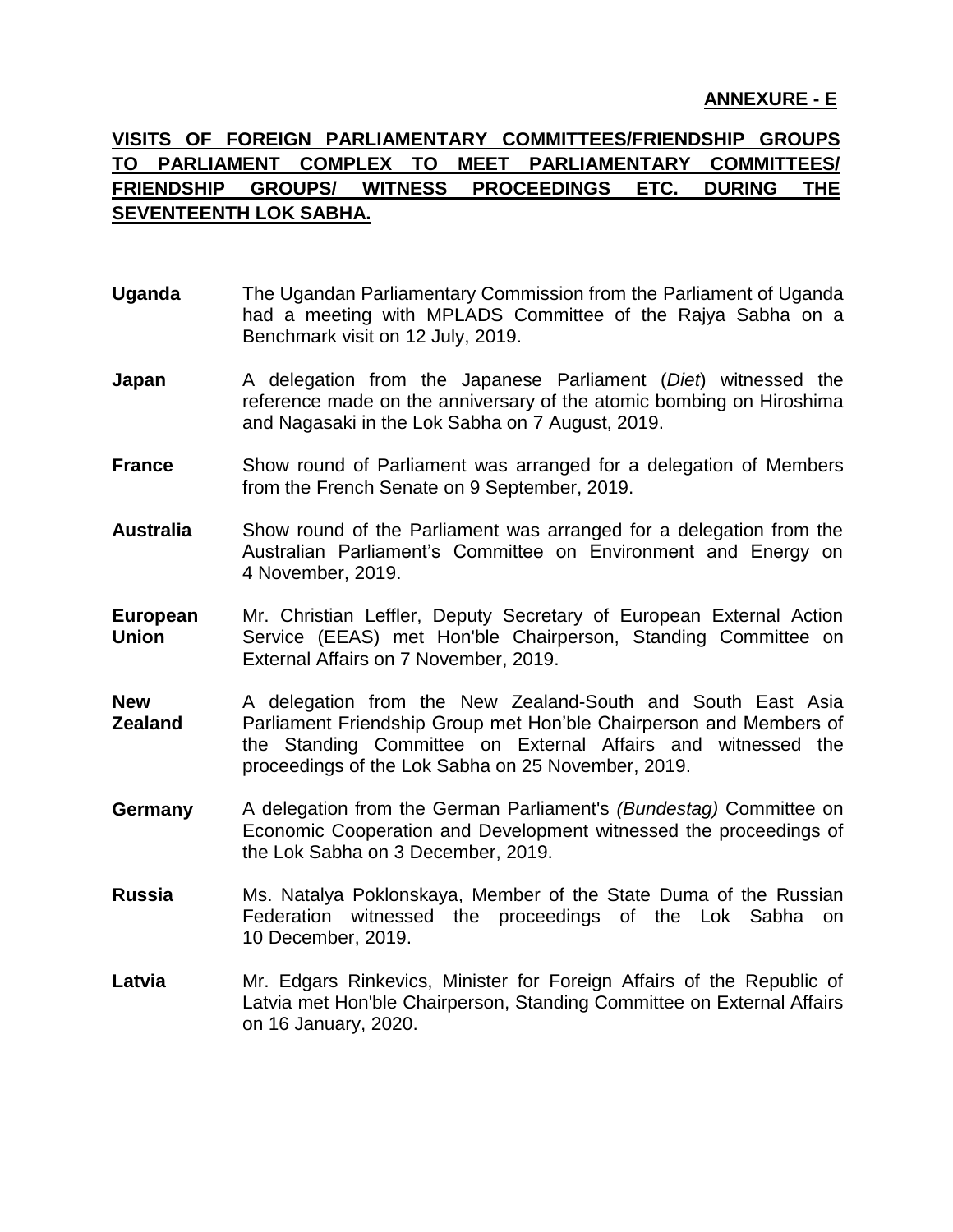- **Morocco** Mr. Mehdi Abdelkrim, Chair of India Morocco Parliamentary Friendship Group and Dr. Abdellatif Assara, Member of Parliament from the House of Representatives *(Majliss-annouwab)* of the Parliament of Morocco met Hon'ble Chairperson, Standing Committee on External Affairs on 16 January, 2020.
- **France** Mrs. Celine Calvez, President of India- France Parliamentary Friendship Group met with the following Indian Dignitaries on 28 January, 2020:-
	- (a) Hon'ble Chairperson of the Standing Committee on External Affairs; and
	- (b) Hon'ble Chairperson of the Standing Committee on Public Undertakings.
- **Estonia** A delegation of the Estonia- India Parliamentary Friendship Group from the Parliament of Estonia (*Riigikogu*) headed by Mr. Sven Sester had the following meetings with Indian Dignitaries between 3 and 5 February, 2020 and also witnessed the proceedings of the Lok Sabha:-
	- (a) Hon'ble Chairperson and Members of the Standing Committee on External Affairs on 3 February, 2020.
	- (b) Hon'ble Chairperson of the Standing Committee on Information Technology on 4 February, 2020.
	- (c) Hon'ble Chairperson and Members of the Standing Committee on Committee on Finance on 4 February, 2020.
	- (d) Hon'ble Chairperson of the Standing Committee on Energy on 5 February, 2020.
- **Germany** A delegation of the Germany- India Parliamentary Friendship Group from the German *Bundestag* headed by Mr. Jurgen Hardt met the Hon'ble Chairperson and Members of the Standing Committee on External Affairs and also witnessed the proceedings of the Lok Sabha on 06 February, 2020.
- **Portugal** Parliamentarians from Portugal met the Hon'ble Chairperson and Members of the Standing Committee on Personnel, Public Grievances, Law and Justice, Rajya Sabha and were given a show round of the Parliament and Museum on 14 February, 2020.
- **Germany** Show round of the Parliament Complex was arranged for a delegation from the German Parliament's (*Bundestag*) Committee on Energy and Economic Affairs on 17 February, 2020.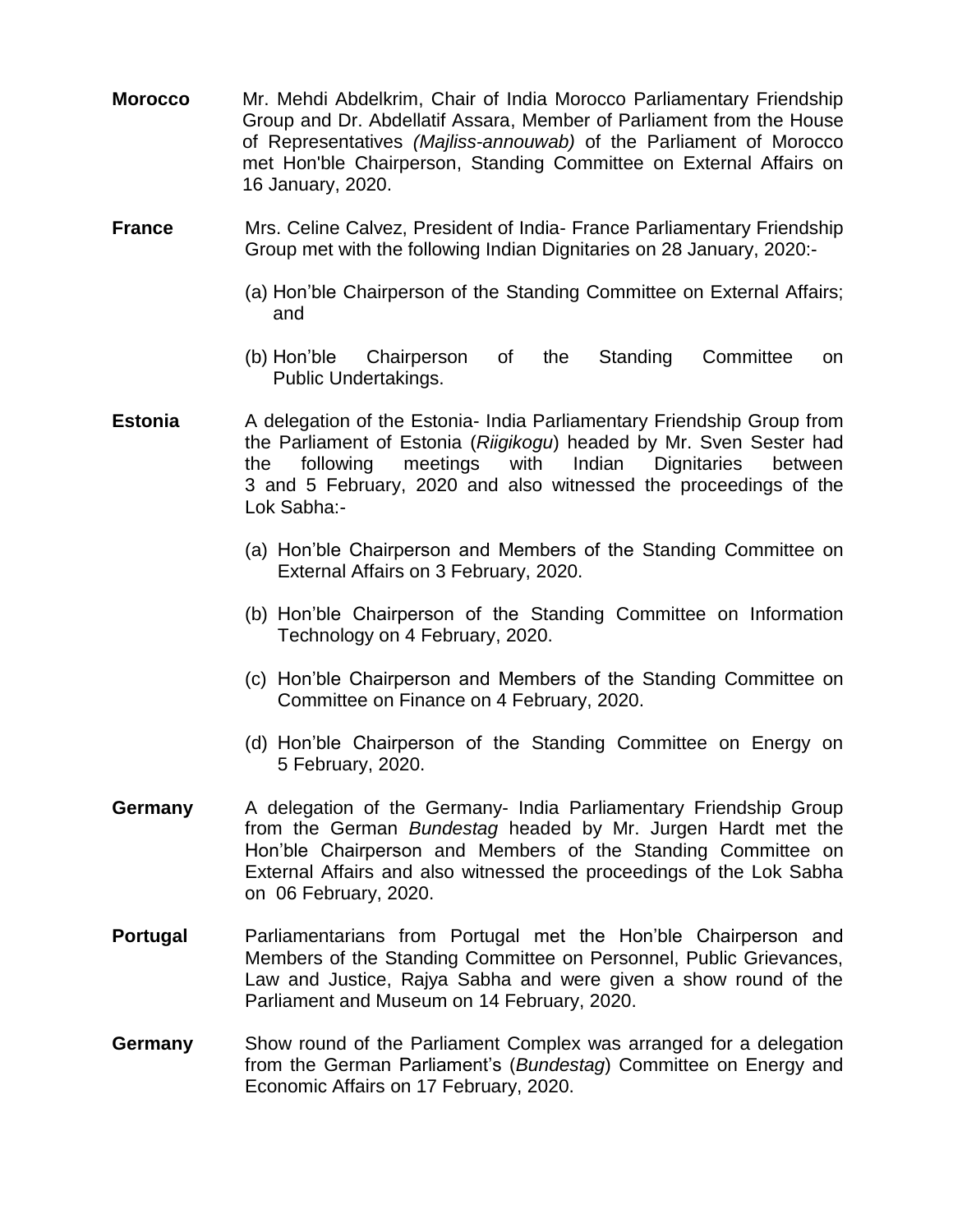- **Republic of Korea** Show round of the Parliament Complex was arranged for a delegation of Academicians from the Kyung Hee University, Republic of Korea on 21 February, 2020.
- **Finland** A delegation from the Finland Parliament's (*Eduskunta Riksdagen*) Committee on Finance led by Mr. Johannes Koskinen met the Hon'ble Chairperson and Members of the Standing Committee on Finance and witnessed the proceedings of the Lok Sabha on 24 February, 2020.
- **Sweden** The Swedish Parliament's (*Riksdag*) Committee on Constitution, headed by Ms. Karin Enstrom, had the following meetings with Indian Dignitaries on 24 and 25 February, 2020:-
	- (a) Hon'ble Chairperson and Members of the Standing Committee on Subordinate Legislation, Rajya Sabha on 24 February, 2020.
	- (b) Hon'ble Chairperson and Members of the Standing Committee on Finance on 24 February, 2020.
	- (c) Hon'ble Chairperson and Members of the Standing Committee on Information Technology on 25 February, 2020.
- **Iceland** Former President of Iceland Mr. Olafur Ragnar Grimsson met the Hon'ble Chairperson and Members of the Standing Committee on Science and Technology, Rajya Sabha on 3 March, 2020.
- **Denmark** Danish Parliament's (*Folketing*) Committee on Foreign Policy headed by Mr. Martin Lidegaard met the Hon'ble Chairperson and Members of the Standing Committee on External Affairs on 3 March, 2020.
- **Australia**  H.E. Mr. Barry O' Farrell AO, High Commissioner of Australia had a virtual meeting with Hon'ble Chairperson of the Standing Committee on External Affairs on 30 July, 2020.
- **Italy** The Italy- India Parliamentary Friendship Group headed by Ms. Roberta Pinotti had a virtual meeting with the Hon'ble Chairperson and Members of the Standing Committee on External Affairs on 22 March, 2021.
- **Israel** A show round of the Parliament Museum was arranged for Ms. Hodaya Avzada, Political Counselor of the Israeli Embassy on 23 September, 2021.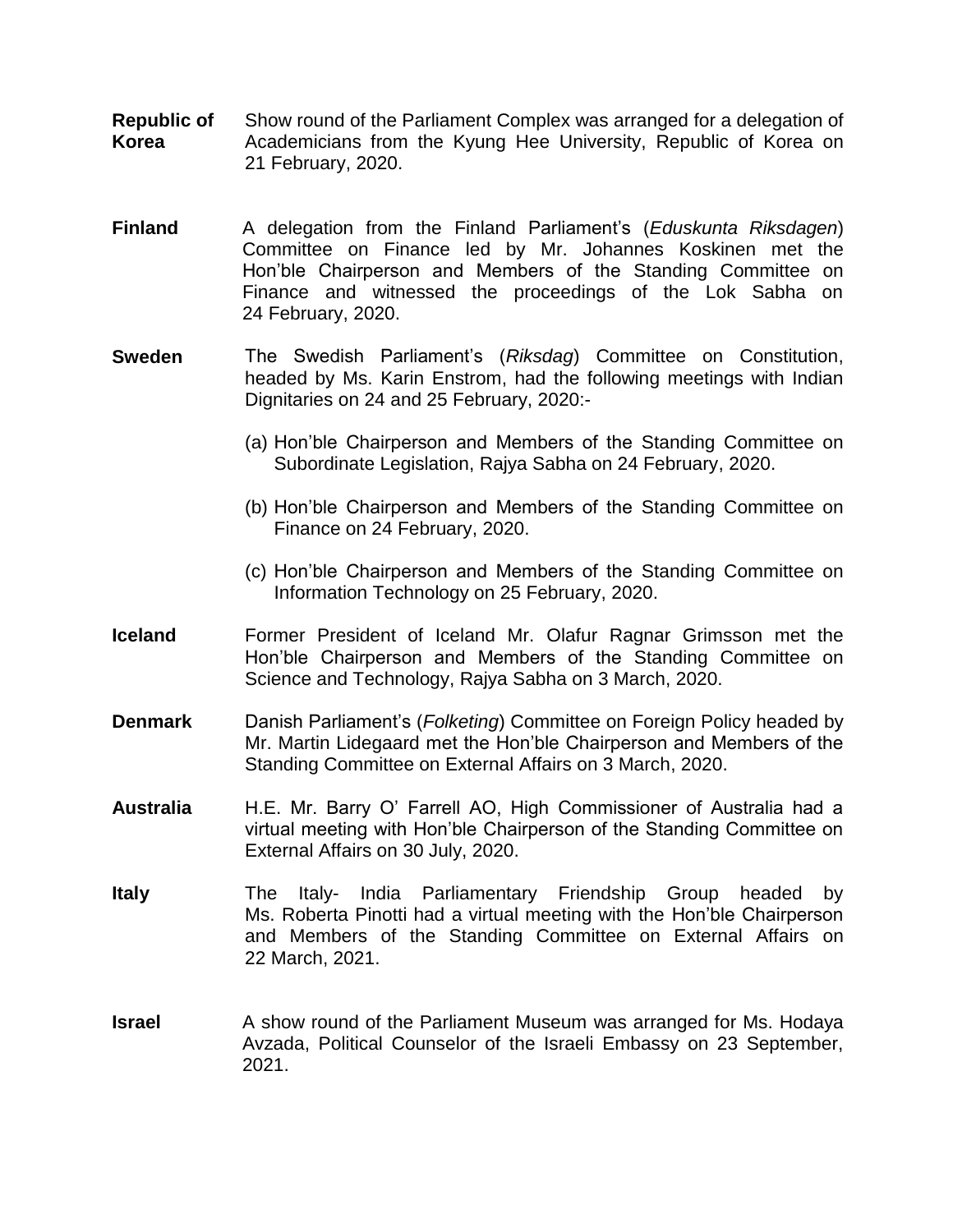- **Australia** A show round of the Parliament, Museum and Library was arranged for H.E. Mr. Barry O'Farrell AO, High Commissioner of Australia on 27 October, 2021.
- **European Union** A Parliamentary Delegation led by H.E. Mr. Bernd Lange, MEP and Chair of the Committee of International Trade Affairs of the European Parliament met Indian Parliamentarians led by Shri Rajiv Pratap Rudy in Committee Room No. I, EPHA on 13 April, 2022. A show round of Parliament House, Museum and Library was arranged for the delegation on 12 April, 2022.
- **Ghana** A Parliamentary Delegation led by Hon. Mr. Osei Kyei Mensah Bonsu , the Minister of Parliamentary Affairs of Ghana met officers of PRIDE on 13 April, 2022. A show round of Parliament House, Museum and Library was arranged for the delegation on the same day.

## **MEETINGS OF FOREIGN DIGNITARES/INDIAN DIGNITARIES WITH SECRETARY GENERAL, LOK SABHA**

- **Fiji** Ms. Veena Bhatnagar, Deputy Speaker of the Parliament of Fiji met Secretary General, Lok Sabha followed by a show round of Parliament and Museum on 29 October, 2019.
- **Kyrgyz Republic** H.E. Mr. Asein Isaev, the Ambassador of the Kyrgyz Republic met Secretary General, Lok Sabha on 26 December, 2019.
- **Latvia** H.E. Mr. Artis Bertulis, the Ambassador of Latvia met Secretary General, Lok Sabha on 14 February, 2020.

**UT of Puducherry** Shri V.P. Sivakolundhu, Hon'ble Speaker of the Puducherry Legislative Assembly met Secretary General, Lok Sabha on 05 February, 2021.

## **VISITS OF COMMITTEES FROM STATE LEGISLATURES TO PARLIAMENT COMPLEX TO MEET PARLIAMENTARY COMMITTEES/ WITNESS PROCEEDINGS ETC. DURING THE SEVENTEENTH LOK SABHA.**

- **Punjab** The Committee on the Welfare of Scheduled Castes, Scheduled Tribes and Backward Classes from the Punjab Legislative Assembly visited Parliament House for a show round on 23 July, 2019.
- **Arunachal Pradesh** The Committee on Public Accounts of the Arunachal Pradesh Legislative Assembly visited Parliament house for a show round on 11 November, 2019.
- **Madhya** The Committee on Members Services of the Madhya Pradesh Vidhan